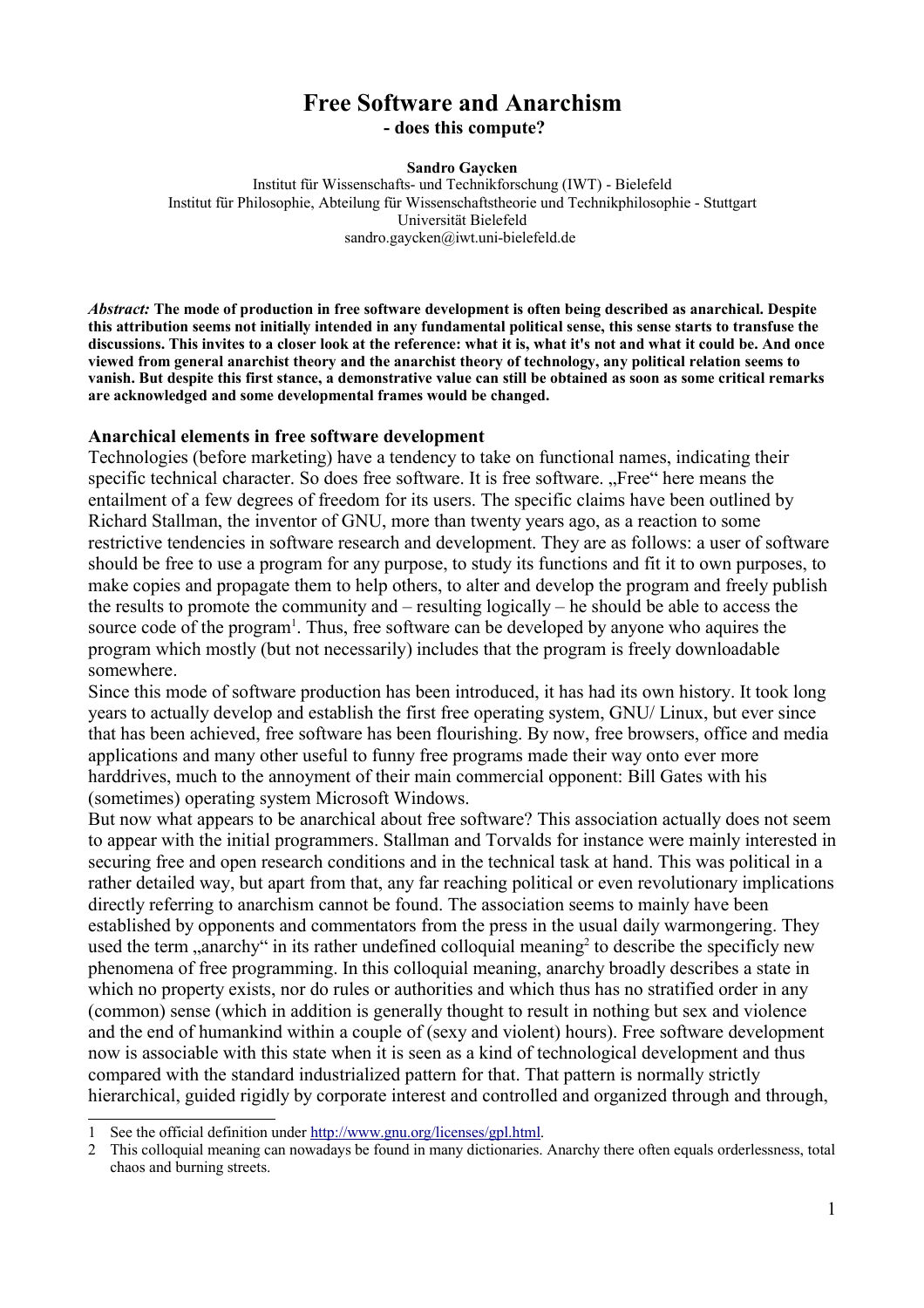in every little step. This is of course owed to the huge amounts of money involved in any kind of industrial development and this also includes that it is largely a secret thing. The end result in a way gets published since it has to be sold, but the intermediary steps, specifically invented methods and all that is the companies property and not to be seen. Compared to this rigid framing of standardized industrial development, the developmental method of free software seems best described as: anarchy.

Of course this association initially also entailed some rhetorics. It also intended to draw on the sex and violence and end of anything image of anarchy. Gates for instance still tries to hold that free software development actually hinders a safe and high-quality development due to its lack of financial interest and directive order, thus posing a lethal threat to "good" development in general. But in what followed, the association actually took on a rather positive value, mainly owed to two phenomena. First, there was the success. At least after Linus Torvalds' breakthrough with Linux, free software and its anarchical method turned from an exotic dream into a groundbreaking idea. Its development was fast compared to its dinosaur industrial rivals – and almost entirely without costs. Second, many scientists and programmers actually liked and embraced the anarchist image. Quite a few of them already were anarchists of course, especially the hackers and human rights activists, and did not feel uncomfortable with the term after all. But also the politically less exited gladly adopted the term to express a principle opposition to industrial methods: commercial programming and, as Stallman did, the propagating rule of ever more secret, "everyone for himself"-development. Both of these evils, now stretching out the dimensions of the dark side of the force in programming, have their rich and reckless emperor in the figure of Bill Gates and not at last due to his active engagement against free software, defining oneself as a (somewhat techno-)anarchist soon started to be a personal thing as well.

Radiating from a rather rhetorical reference to the free software production method as anarchical, we now find the establishment of an overarching general political attitude towards free programming as political action in a more general sense than merely within the copyright-debate, in turn placing the latter into its larger social context with capitalism. A crucial point about this identification is that the rhetorical use of the term ..anarchy draws on the rather unfounded, preconceptive and largely false public image of anarchism briefly mentioned above. Thus the question arises, how free software actually compares to real anarchism as it is outlined by its own theories. It can be answered from the anarchist theory of technology.

### **The anarchist theory of technology**

To state that something like an anarchist theory of technology exists might sound a bit strange at first hand. What could a political theory of technology be? How can technologies be political at all? They seem to be rather neutral, mere means to a great variety of ends. This is a very common view about technologies. But it is mistaken, even more so for the industrial age. We need to look at this mistake and will thus dwell a bit on the relation between technology and social order.

The relation arises from the fundamental insight which Marx had about the connection between production and social order. He stated that certain modes of production in the turn of history produce certain social orders. One very basic example for this is the division of work. It arose out of the knowledge how to grow crops and herd cattle which allowed prehistoric societies to gain excess production to store. This freed some of its members from the immediate need to produce food all the time and thus specialists could develop and the societies grew more complex and developed further. A political component got to this as some of the specialists became leader-specialists, priest-kings and the like. Thus a mode of production established a social order. This has now been the case ever since and at the core of every fundamental change in social orders, we can recognize some equally fundamental change in the modes of production.

Many of these changes have actually been technological changes. The above example already suggests this since the knowledge on growing and herding is largely technical knowledge. Thus the relation between production and social order has a significant technological component to it and it is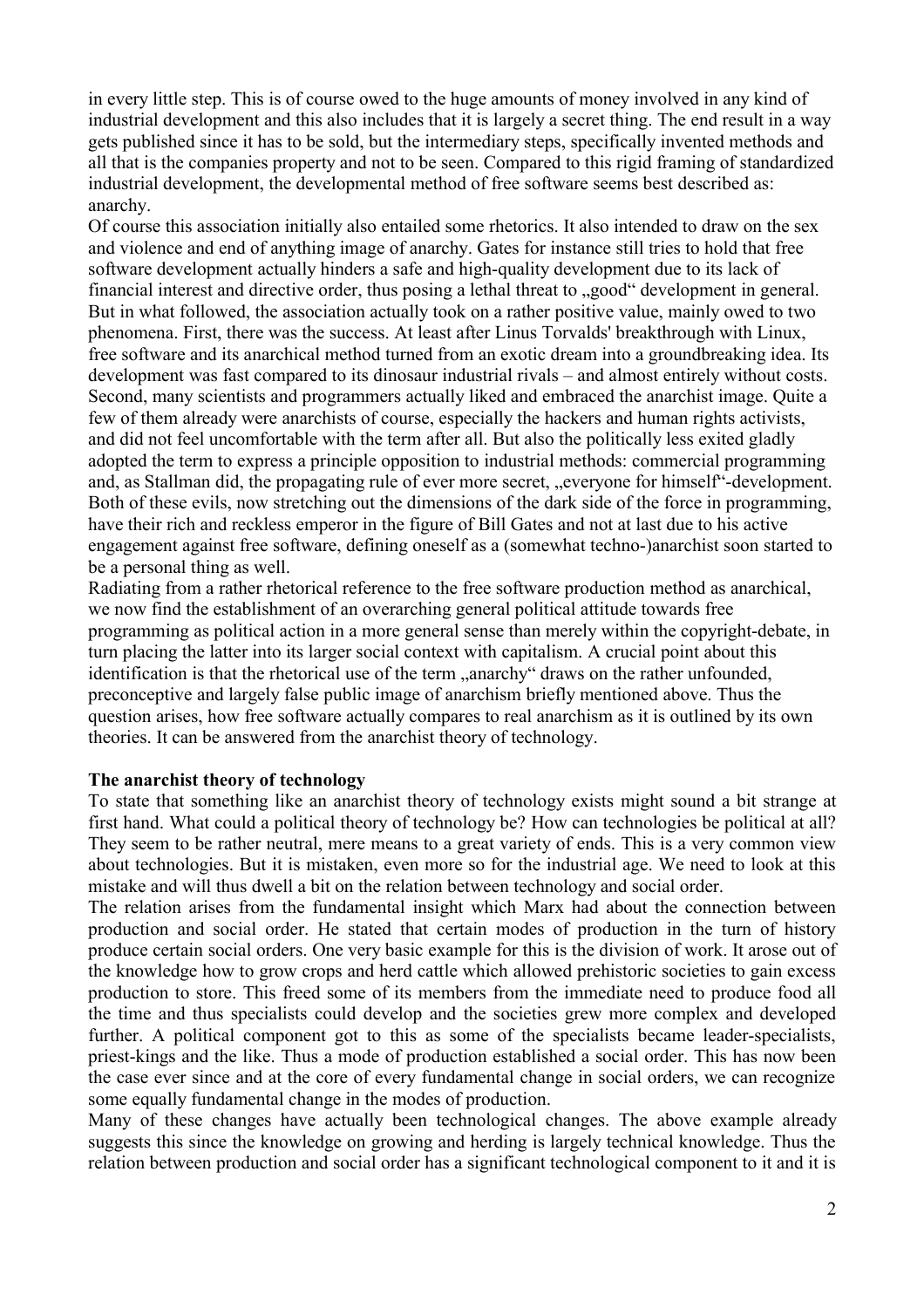in this sense that technologies have to be deemed political. Technologies open up a specific range of possibilities for social orders. In most cases, this enlarges the range of human actions, but since the industrial revolution, technology also had a limiting notion to it. The complex tool-compounds called "machines", by means of their design, their size and complexity, have to carry a number of necessities like conditions on how to handle them, a special division of work, sometimes specific hierarchies and so on. Thus the specific range of social possibilities opened up by technologies is not only a positive thing, free to choose. With the advent of machines, technologies also entailed social necessities. Marx had recognized this and within his concept to actually turn the tables by not having production dictate social order but social order dictate production (in communism), the appropriate technological change to allow this played a significant part as the socientifictechnological revolution" which has been a constant issue to all communist societies ever since<sup>3</sup>.

What remains to note from these considerations is the fact that technologies open up specific possibilites for social change and this is a point of consideration for anarchism much like it has been for communism. We will first have to ask ourselves which technologies would be needed in an anarchical society and this will point to some general technological characteristics fundamental to positively promote anarchism as a fundamentally new social order. Following these, we will additionally be able to state a few negative demands as well, more or less as the negations of the positive characteristics, to not only state what should be the technological case, but also what it should definitely not be. The positive characteristics will then enable us to recognize genuine anarchical technological structures whereas the negative demands will point us to structures which oppose anarchism.

Now let us sketch the anarchist theory of technology.

Like Marx, we will intend to turn the tables and have our social order dictate the mode of production, not vice versa. The basis of our thoughts should thus be the positive anarchist vision of the free, decentralized anarchist community. Which mode of production does it need? This is easy: a decentral, local production. Only then will people be able to live autonomously and thus free from outside rulers as we noted above. But how can this be achieved? Our current, globalized economy is quite the opposite of this. It grows things in one country, boils them in another, packs them in yet another and finally sells them somewhere entirely else. Can this irrational organization be rearranged to local models? We believe: yes. And as we mentioned above, this is to a large extent a technological task. Here, we meet Murray Bookchin. He is a known socialist and anarchist and he has written about the technological foundations of anarchism<sup>4</sup>. His thoughts are quite logical. We need to develop localized technologies which are able to gather ressources and produce goods in the most easy and comforable fashion possible. They should be workable by only a few people (the less the better, but up to a hundred probably if we imagine standard sized communities of 1000 to 2000 individuals), they should be able to regulate themselves and even repair themselves if possible<sup>5</sup>. This somewhat points to the old Enlightenment conception of technology<sup>6</sup> which has also been at the core of the communist scientific-technological revolution: technology as the saviour which abolishes all work for humans so they are free to live the lifes they want to live without being bound to the ugly necessities of daily production for daily survival. As such, anarchism is substantially technology-friendly, even very dependent on it. Entirely without it, work would much likelier have to be regulated, thus administered again. In addition, anarchism even embraces the highest possible state of technology, that of a full automation, to fully liberate humankind – at least with Bookchin.

<sup>3</sup> It is a very interesting thing to view the history of the cold war, the collapse of the Soviet Union and the current development of high-tech as at least partly a result of these different technological cultures. David Hambling has written a very good book on technology transfer from the military to the civilian sector which sketches this situation: David Hambling: *Weapons Grade;* London 2005

<sup>4</sup> For instance in: Murray Bookchin: *Für eine befreiende Technologie;* in: Hans Peter Duerr (Hg.): *Unter dem Pflaster liegt der Strand – Anarchismus heute;* Bd. 2; Berlin 1980

<sup>5</sup> Science Fiction has a number of versions here. One of my favorites is: Herbert Franke: *Einsteins Erben;* Frankfurt am Main 1980

<sup>6</sup> A central utopian vision of that can be found in: Francis Bacon: *Novum Atlantis;* Davidson 1989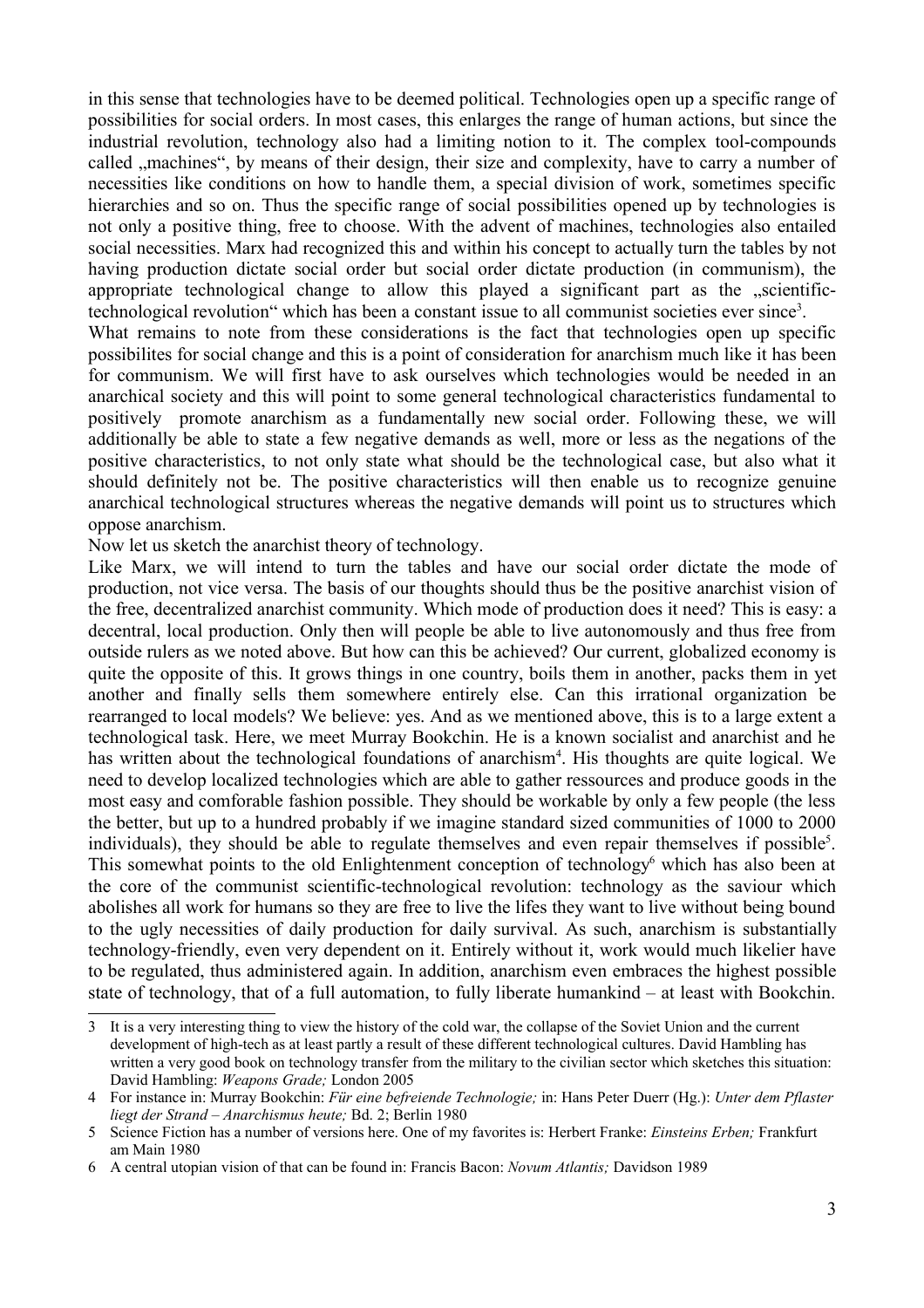And in that case, Bookchin holds, computers play a significant part as well. They will eventually conceptualize the work, steer the machines, administer everything and so on. Within his further theory, Bookchin also states that we have to achieve an equilibrium between humans and nature. This is important so the ressources are not wasted too excessively such that they become exhausted. A lack of ressources has always been a good reason for a war, so that should be avoided. But this does not have to be explored any further.

For now, this brief look will suffice to demonstrate the technological task at hand for anarchism. We can now state the basic positive technological characteristics anarchism needs. Its technologies will have to be such that they can be produced and maintained locally and they have to enable small communities to freely, easily and with the least possible amount of work produce their commodities. Further, they should be such, that they do not irrevocably exhaust local ressources or need very exotic ones.

Technologies which comply with these characteristics would not necessarily need a hiercharical social order any more. They would not create and reinforce dependencies from owners of ressources or lacks of ressources, from central monopolizing producers, highly skilled specialists and so on. Thus they would have a liberating effect on a society and could be called anarchical in a very close and genuine sense. Bookchin also mentions an example of such a genuine anarchical technology: the sun-furnace. It uses photovoltaic cells to produce more than 5000 degrees celsius, it can thus melt iron and steel, it's easy to build and maintain and can be operated by just a handful of unskilled workers. Thus it promotes anarchical interests in a genuine, clear-cut way. It promotes freedom and equalness and diminishes dependence and asymmetric inequalities as they are transparent in current industrial production.

This directly leads us to our negative demands. After we have seen which technological characteristics are demanded by a free humankind, we can also state which kinds of technologies hinder the development of a free society. Such technologies are namely designed in such a way that they need or reproduce the principles of authority and hierarchy or that of exchange-value, either in their production or in their later use. A clear example for this is current steel production. Steelworks as machine-compounds often need thousands of workers, from iron ore mining to melting to transportation and administration. Thus they rather propose hierarchical structures. They need specialists, a central organization, authority. And they suggest larger communities. The workers will need food, housing and entertainment and that leads to larger cities as we find them frequently with steel production. All this opposes the anarchical ideas of non-hierarchical structures, autonomy, decentralized, smaller communities, of comparatively free choices and little work. Thus we will demand of technologies to be free of such wanting structures which invite social complexity and class-construction, thus suppression and hierarchy.

Of course, the negative somewhat follows from the positive. But it still felt necessary to me to mention it to achieve a contrast between what we can now call a genuine anarchical technology (as the sun-furnace), a technology somewhat opposed to anarchism (as the huge steelworks) and probably technologies which could be deemed neutral from an anarchist point of view (as a simple excavator probably)<sup>7</sup>.

# **Free software as a technology**

Now let us look at free software as a technology. Is it genuine anarchical, opposed to anarchism or rather neutral?

We will approach this question by first stating some clear intuitions. First we have to note, that software is a technology basically in charge of controlling other things. It steers machines, tells them what to do. As such, it is not a technology on its own. It is always combined with some other machine which it controls. In the case of free software, this is always a common personal computer,

<sup>7</sup> Although some of my colleagues might hold that one cannot sensibly speak of any neutral technology. See for instance: Christoph Hubig: *Technik- und Wissenschaftsethik – ein Leitfaden;* Leipzig 1993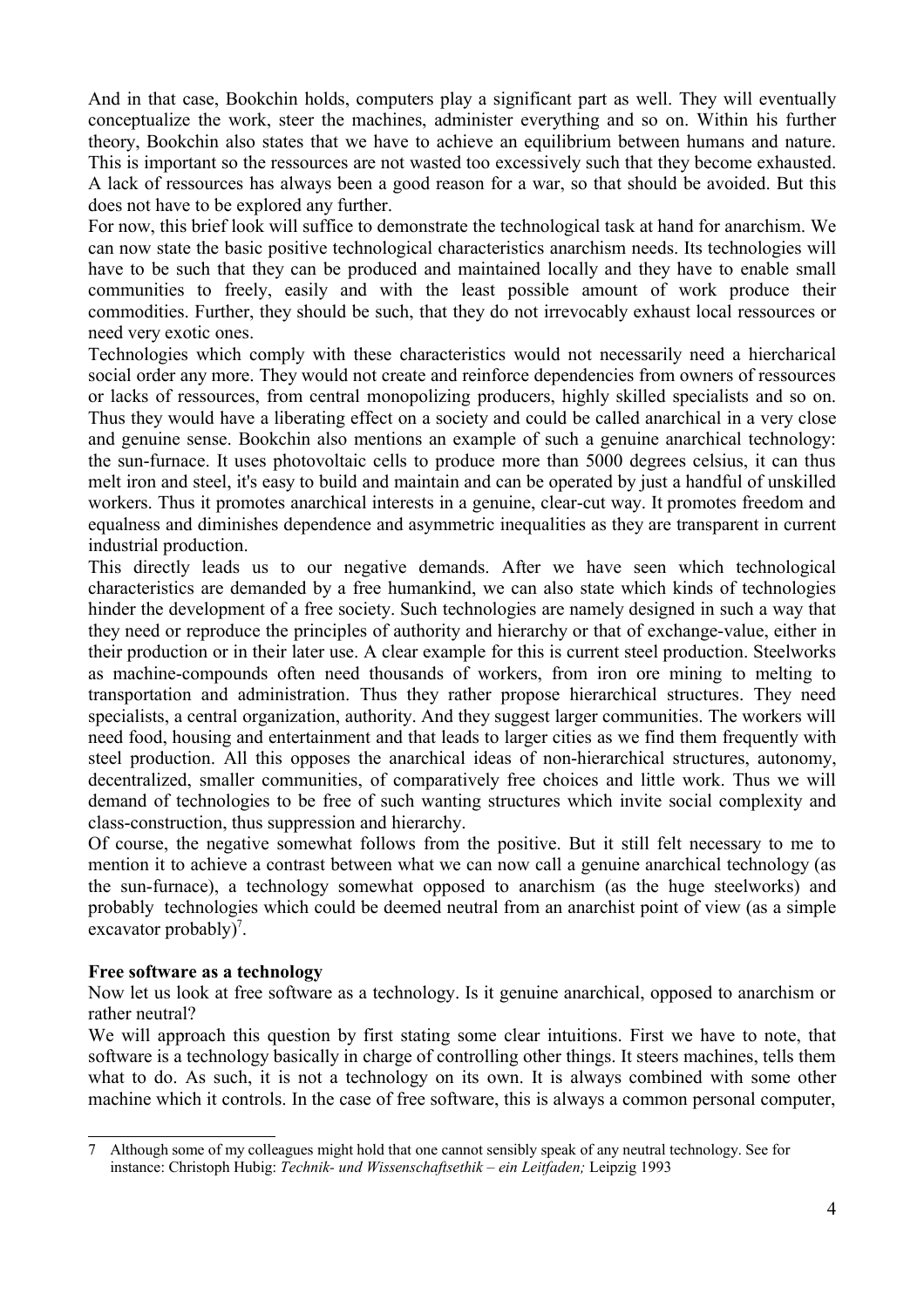not a harvesting machine, a steel press or anything<sup>8</sup>. So without personal computers, there is little use for free software but playing frisbee with the CDs. Thus we have to ask ourselves, in which way a personal computer can be seen as an anarchical technology if it is being controlled by freely developed software. To repeat: we can state that such computers could be rated genuine anarchical if they would promote decentralization, autonomy and the creative and free development of humans. If on the other hand such computers are rather proliferating control, the concentration of capital, centralization and such, they should be viewed as rather opposed to anarchism – in this case: whatever the mode of production of its software was.

The verdict is reached quickly. It stems from the current production of personal computers. This production is highly monopolized, in very centralized structures and the assembly-lines are globalized and exploit the poverty of foreign countries by means of financial power. This holds for any major personal computer brand. Personal computers have to be viewed as a typical product of a high industrialization, involving all of its clearly anti-anarchical structures<sup>9</sup>. Thus free software as a technology is clearly opposed to anarchism by means of its current dependence on personal computers. The included obligation to buy a personal computer affirms and reinforces the corresponding industry and the principles of its conduct.

A tough verdict which cannot be different – based on the current version of PC-production. We can now note that in addition to the concept of free software, a concept of free hardware (so to speak) would be needed as well to render free software into an anarchical technology. We might question though whether such a thing is even conceivable. The production of up-to-date PCs is so highly specialized, drawing on extremly specific components and ressources, that it seems rather impossible to conceptualize any decentral, small and local fabrication for them. To achieve this, much more research and development would first have to be done into a direction entirely different than the current, industrial one. Thus, a concept of "free hardware" for the bearers of the current versions of free software, the up-to-date PCs, seems still a little too ficitious to help the concept of free software onto an at least principly safe ground. Here, Bookchin has to be critized, or at least relativized as well. He placed great emphasis on computers for the liberation of technologies, but that was back in the 60ies and the computer Bookchin mentions as an example is the DDP-124 from the Computer Control Company in Framingham. This was still a rather simple device (although it already included ICs), not too demanding in its production and ressources and he probably didn't foresee the development computers would subsequently undergo.

However, in comparison to these negative judgements, a point can be made about a sensibly anarchical free software as well. It could be conceivable, given our current technological situation, to program free software for simple computers which are in use in simple machines as the ones I have mentioned above: harvester, steel presses or things like that. Given the case that these simple machines and computers can principly be constructed and handled locally and decentral, without an immediate dependence on large-scale industries, free software would very genuinly promote a technological liberation. To give a case in which this would be of actual relevance, Siemens and its "engagement" in third world development can be stated. Siemens has good contracts with development agencies and institutes and in turn provides the third world with a lot of machines for agriculture, water and waste management and so on. The machines are relatively simple to handle, but they draw on specific parts and specialized machine-programming, thus securing Siemens a huge and very dependent aftermarket. Free machine-software in this case for the Siemens-machines

<sup>8</sup> At least I don't know of any other case. Most machine software is yet too specialized and too close to its producing industries.

<sup>9</sup> Another thing (though not of direct importance) is the bounds these corporations share with the arms industry which provides the material basis for any exploitation and suppression. Just to state some historically popular examples: Wallace Eckert produced the IBM Model 701 in 1952 to calculate nautical almanachs for the US Navy's submarines. The 701 became the predecessor of all personal computers. Robert Noyce, the founder of Intel, conceptualized the first IC in 1959 which was further developed within Texas Instruments for the Solid Circuit Network Computer, a miniature computer to help the USAF with missile guidance in the Minuteman program (- not for the space program as is sometimes claimed). Current companies of course are still involved in these businesses.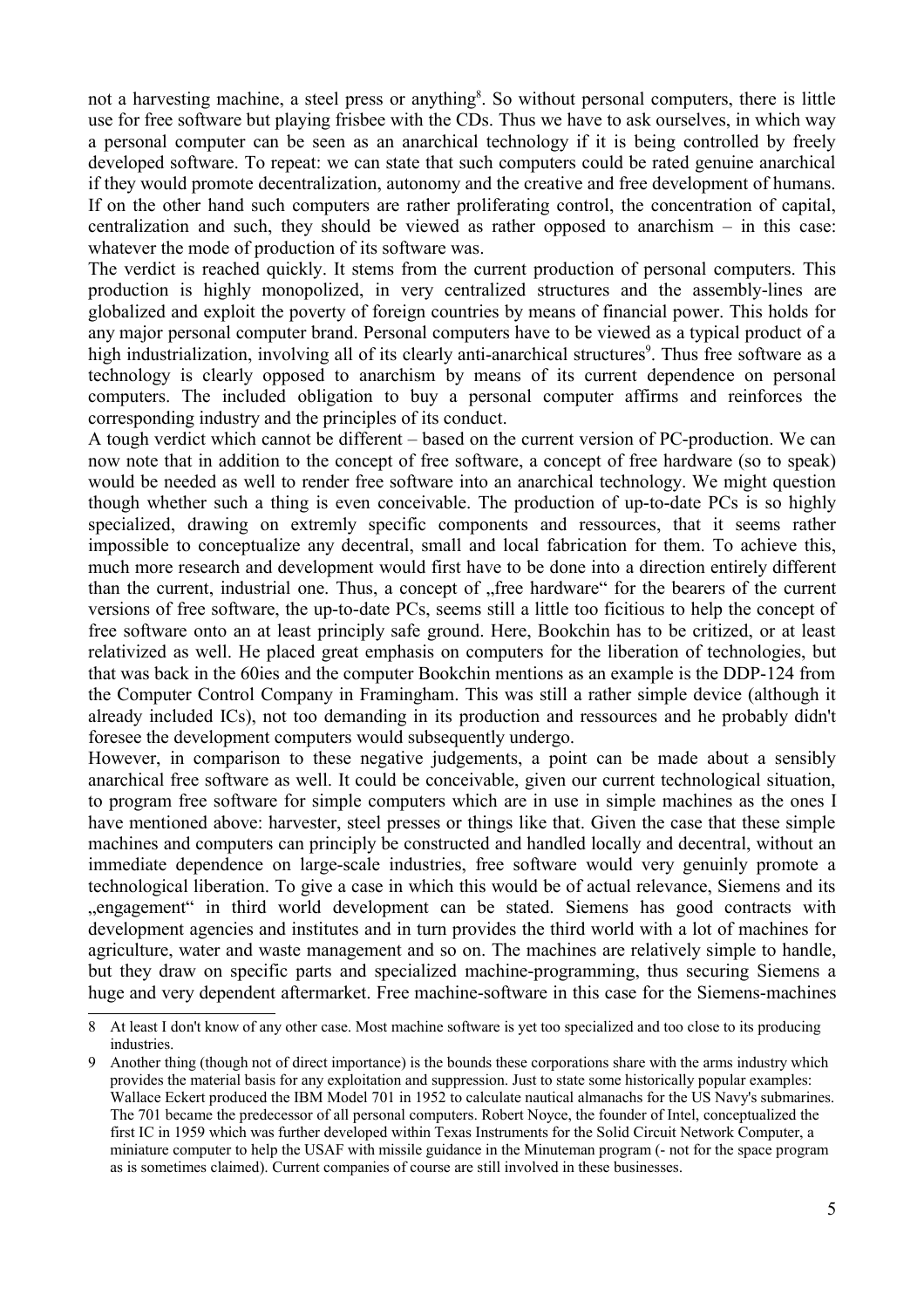would greatly proliferate the freedom of the concerned countries. However, the free software movement is not found here.

Thus the political difference free software as a technology makes is rather small, not to say: zero. In its current shape, it is only operated in personal computers, but these are severly monopolized and reinforce centralization. Buying computers promotes the according industries with affirmation and financial support. In addition, personal computers have developed into a highly advanced and technically demanding state which fundamentally hinders even the conception of a thing like free hardware". Despite this, there could still be a genuine free software, namely one which would be developed especially for more genuine anarchical machines, respectively the (accordingly rather simple) machine-computers which run them. This would be a more directly political action, in support of technological freedom. But here, free software doesn't seem to exist, at least not as a part of the free software movement. Resulting from these consideration, free software as a technology has to be regarded as rather opposed to the idea of anarchism. The term doesn't fit here at all.

# **Free software as a method**

But the case is not closed yet. After our investigation into the implications of free software as a technology, we can proceed to another consideration: what about the production method of free software development as a pure method? Can it be regarded as anarchical? Does it promote or does it restrict autonomy and freedom? The case is not quite unambigious. It does of course operate without much apparent hierarchy or authority, it is decentralized and free for all (who already own a computer) and these things are good and have an anarchical potential in a different aspect, apart from the method towards which we will return in the next chapter. But on the other hand, we also find restrictive tendencies. Not only do still too little free operating systems exist to speak of a truly decentralized, non-authoritative method. Linux is still a very central frame here. Free software development also uses a lot of the capitalist vocabulary, linguistic institutions and rules as a basis for its daily business. This starts with GPL and the five rules for free software development and currently ends with the Creative Commons Licenses. Sure: these rules are intended to guarantee freedom. But at this point, Foucault can be mentioned<sup>10</sup>, who has quite rightly wondered about where humans got this nonsense idea from that freedom has to be guaranteed by rules and institutions. Freedom, by definition, is just the very absence of rules and institutions and never has either of one really proliferated any real freedom. Rules and institutions, even as moderate guidelines, are restrictive, hierarchical and authoritative by nature, they cannot reasonably be associated with freedom. Here, free software development as a method fails significantly in providing a genuine anarchical framework for any subsequent work.

In company of these regulations, we often find another peculiar phenomenon which also weakens the alleged anarchical character of free software in its non-capitalistic aspect: free software is often being measured and valued in terms of its final proliferation of capitalism. Quite a few promoters actually argue that the developmental method is "effective" not because it proliferates freedom and autonomy, but because it has a tremendous developmental output with low costs which can in turn be used to promote businesses. These lines of arguments then continue to state the many new businesses which have opened up on the back of Linux and how many big computer companies actually already profit significantly from free software. If the developmental method of free software is being measured in this way by its own promoters, its intentions in as far as what these finally aim at cannot appear anarchical in any *genuine* way anymore which in turn renders the method at least politically questionable.

In sum, free software development as a method appears counter-capitalistic or anarchical only in a somewhat short-sighted and premature manner, despite its own understanding. As so many countermovements do (if it can be accredited with this much of a meaning beyond press rhetorics at all), it uses the very methods and words of its opponents in their negation to define itself as different. And

<sup>10</sup> From the first chapter of: Jürgen Mümken: *Freiheit, Individualität und Subjektivität;* Frankfurt am Main 2003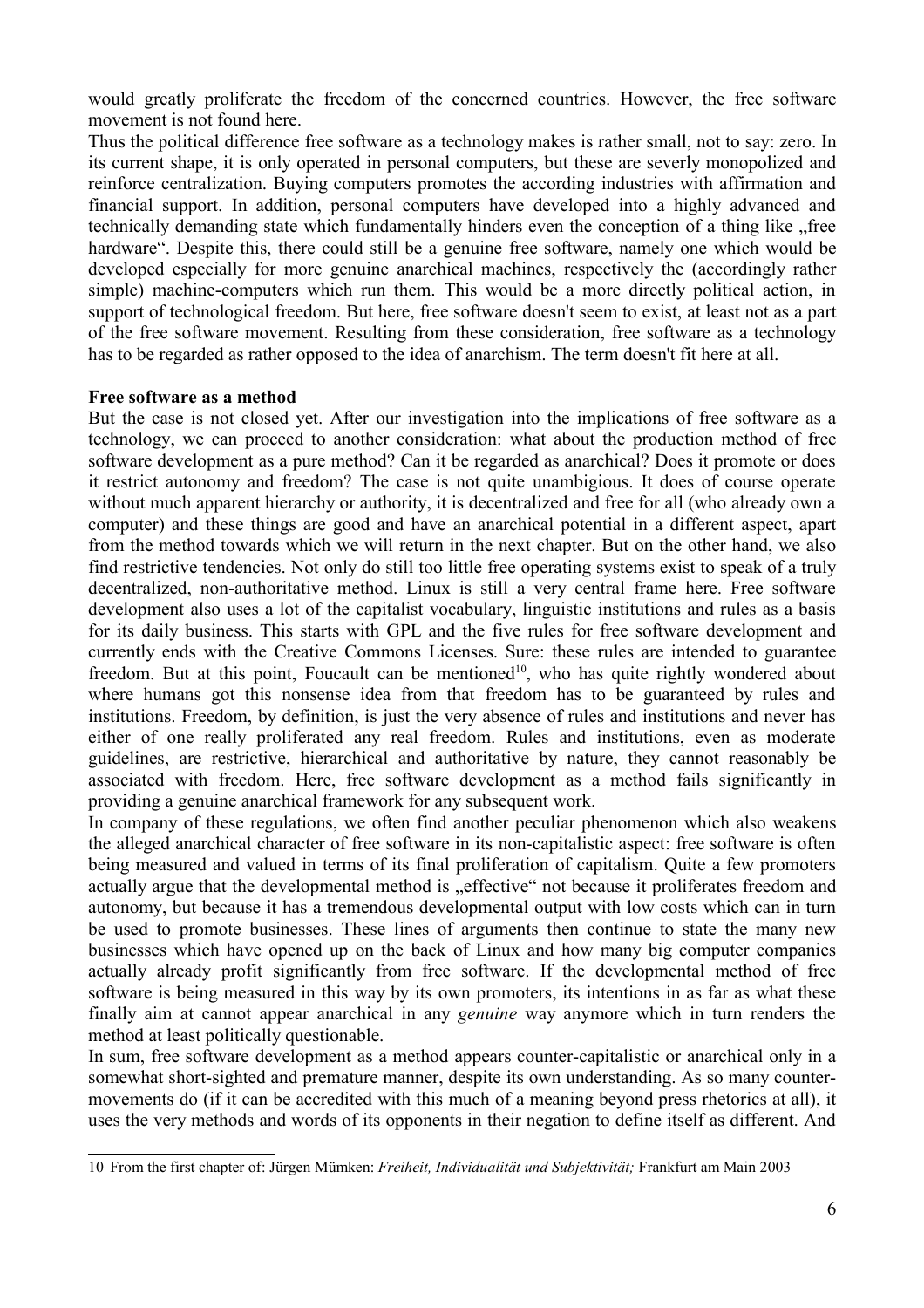by doing so, it doesn't recognize that it still operates within capitalism and authority, just by the very use of its words and methods, even if they are in negation. To use one of our earlier insights on this: free software still shares and reproduces the false beliefs in capitalism and hierarchy because it defines itself against it which also entails to accept its existence and use its methods and standards. It is in this sense that we have to judge the method of free software as bracketed by the ideological frameworks of capitalism and hierarchy. The extent to which this misbelief is actually embedded in free software can be shown in Toby Milsom who stated that the GPL uses copyright to express anarchism. A strange idea.

The overall rating of free software development doesn't look good. It only happens within industrialized computers, thus it doesn't help us build a decentralized society but rather promotes the opposite. And even as a pure method, it still reproduces capitalism and authority by using capitalist methods, concepts and standards. To judge it anything anarchical or somewhat revolutionarily political seems a rather strange idea. Thus the connection between anarchism and free software in the current debates and given the current situation of free software is really nothing but rhetorics. Its invention has to be accredited to the false public image of anarchism, the colloquial understanding of the term and its unreflected use.

# **Free software as a demonstration of successful anarchy**

But is this really the end of it? Does free software development really not have anything political to it? Nothing anarchical? Well: there could still be a few things. We already mentioned one: free software for less dependent machines. But another, a demonstrative value can be obtained from free software development as well. And this is a notion which we will develop now out of the few anarchical *aspects* which can be found.

To do this, we will first have to turn to an argument within which the idea of anarchism in free software development played its significant role, namely the productivity-argument for free software development, directed against intellectual property rights and software patents<sup>11</sup>. It is a very central argument in the whole story, but until now, we were able to operate without it since we were rather concerned with the general relation between free software development and anarchism in a political sense, its factual appearance and any possible shapes. The productivity-argument however is more of an argument about what is good for software development, not about what is good for anarchism – which is why we postponed it. At this point however, we will focus on this argument and show how it can be reinterpreted to state something essential about anarchism.

First to state the argument: the productivity-argument holds that the anarchical mode of production, in so far as it is unguided, open for everyone and not profit-oriented, yields a very good and sophisticated development, in fact, it even appears to be better than its capitalist counterpart in many possible comparisons<sup>12</sup>. This is easily empirically proven and it is intended as a counterargument to the capitalists idea that real development needs profit as a stimulus and a structure to work efficiently and it thus has been the core reason against the extension of intellectual property rights.

Now in its current shape, this is an argument which basically states that a partly anarchical mode of production is actually good for software development. And we were able to show that the notion of anarchism which is used in this argument is not to be outrightly equated with anarchism in its full theoretical sense, but rather in a colloquial meaning. But since the colloquial meaning is not entirely far out, only partially, the argument still has an attractive potential for anarchist theory, if we reformulate it a little into the following: an anarchical mode of production is more productive and yields a better development than the capitalistic mode of production.

<sup>11</sup> See for instance: Lawrence Lessig and Richard Epstein: *Geistiges Eigentum;* Technology Review 7/ 2005 (German ed.)

<sup>12</sup> Philosophy and sociology of science have shown us of course that comparisons can prove a lot, especially if such large scale, mulit-factored phenomena have to accredited. But some of the more reasonable ones support the claim.